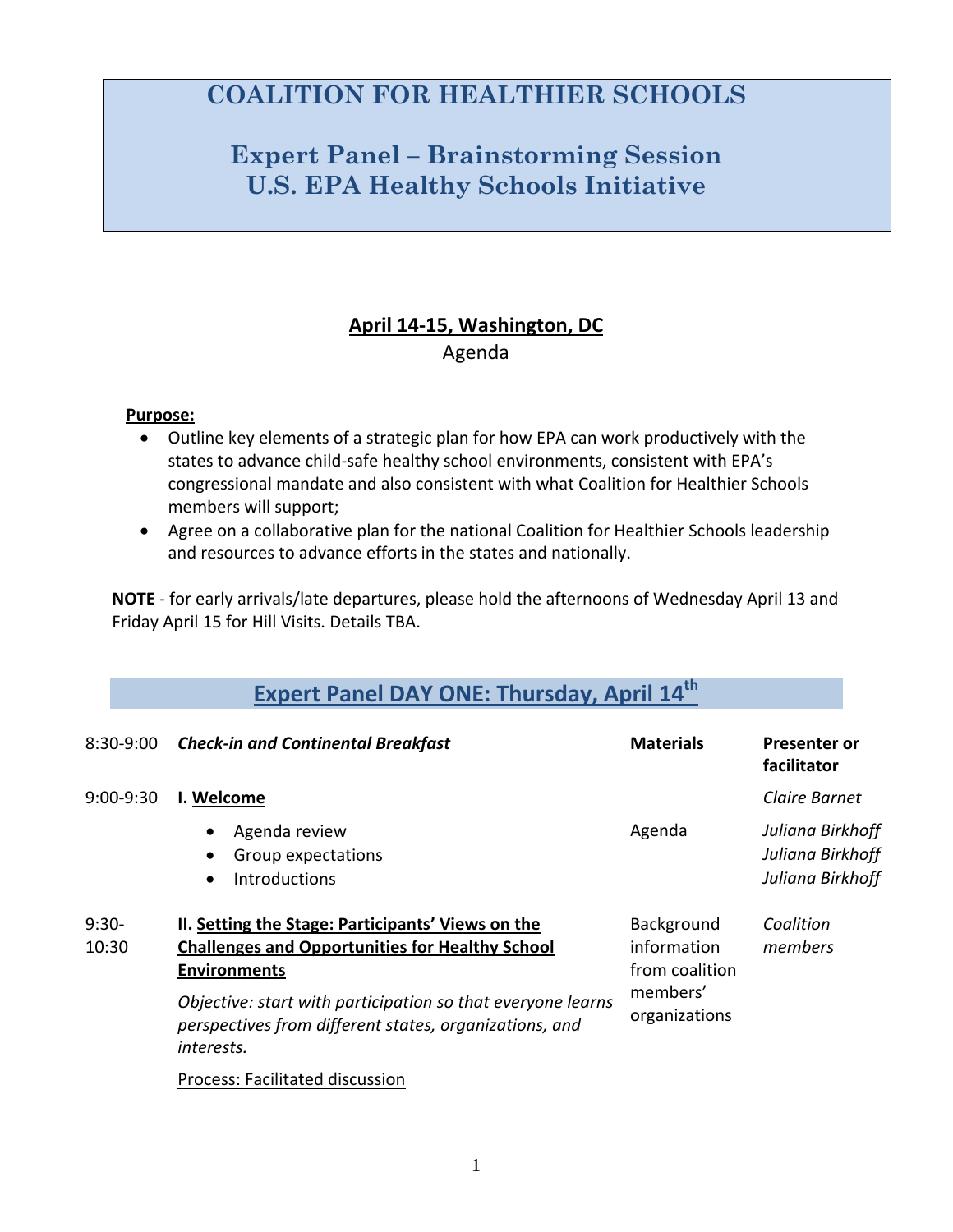| 10:30-<br>11:15   | III. What Criteria Should We Use to Prioritize<br>Recommendations to EPA or other agencies?                                                                                                                                                                              |                                                                          | Coalition<br>members                                                                                      |
|-------------------|--------------------------------------------------------------------------------------------------------------------------------------------------------------------------------------------------------------------------------------------------------------------------|--------------------------------------------------------------------------|-----------------------------------------------------------------------------------------------------------|
|                   | Objective: develop common criteria to use for prioritizing<br>what to recommend that EPA include in their Healthy<br>School Initiative grant program (example criteria -<br>transparency, based on science, etc.)                                                        |                                                                          |                                                                                                           |
|                   | Process: Facilitated Discussion Based on EPA Homework                                                                                                                                                                                                                    |                                                                          |                                                                                                           |
|                   | What are the priorities?<br>Why are those important?                                                                                                                                                                                                                     |                                                                          |                                                                                                           |
| $11:15-$<br>12:15 | IV. Successful EPA Programs: Which Are Critical for<br><b>Healthy Schools Initiative?</b>                                                                                                                                                                                | EPA programs<br>"homework"                                               | Coalition<br>members                                                                                      |
|                   | Objective: using shared criteria, discuss models and<br>programs that should be included in a Healthy Schools<br><b>Initiative</b>                                                                                                                                       |                                                                          |                                                                                                           |
|                   | Process: facilitated discussion                                                                                                                                                                                                                                          |                                                                          |                                                                                                           |
| $12:15-$<br>1:30  | <b>WORKING LUNCH with federal agency staff (catered)</b>                                                                                                                                                                                                                 | Hand out<br>Information<br>from Federal<br>Agencies on<br>their programs | EPA: Janet<br>McCabe, Peter<br>Grevatt, Bob<br>Axelrad, Kara<br><b>Belle</b><br>Dr. Vik Kapil<br>NCEH/CDC |
|                   | Objective: learn an overview of Federal agency resources<br>and targets for children's' environmental health in<br>schools                                                                                                                                               |                                                                          |                                                                                                           |
|                   | Process: 15 minute presentations from each federal<br>agency                                                                                                                                                                                                             |                                                                          |                                                                                                           |
|                   | Total funding devoted<br>$\bullet$                                                                                                                                                                                                                                       |                                                                          |                                                                                                           |
|                   | Target for funds<br>• Outcomes from funding                                                                                                                                                                                                                              |                                                                          | (2 staff TBA)<br>Education                                                                                |
| 1:30-2:30         | V. What Are the Programs and How Do They Glue<br>Together?                                                                                                                                                                                                               |                                                                          | <b>EPA</b> staff                                                                                          |
|                   | Objective: discuss federal agency program and available<br>resources to develop an approach to knit programs from<br>different offices, regions, divisions, and agencies together<br>to minimize duplication, build synergy, and have more<br>impact. (What is missing?) |                                                                          | Coalition<br>members                                                                                      |
|                   | <b>Process: EPA and Coalition members facilitated</b><br>discussion                                                                                                                                                                                                      |                                                                          |                                                                                                           |

**2:30‐2:45 BREAK**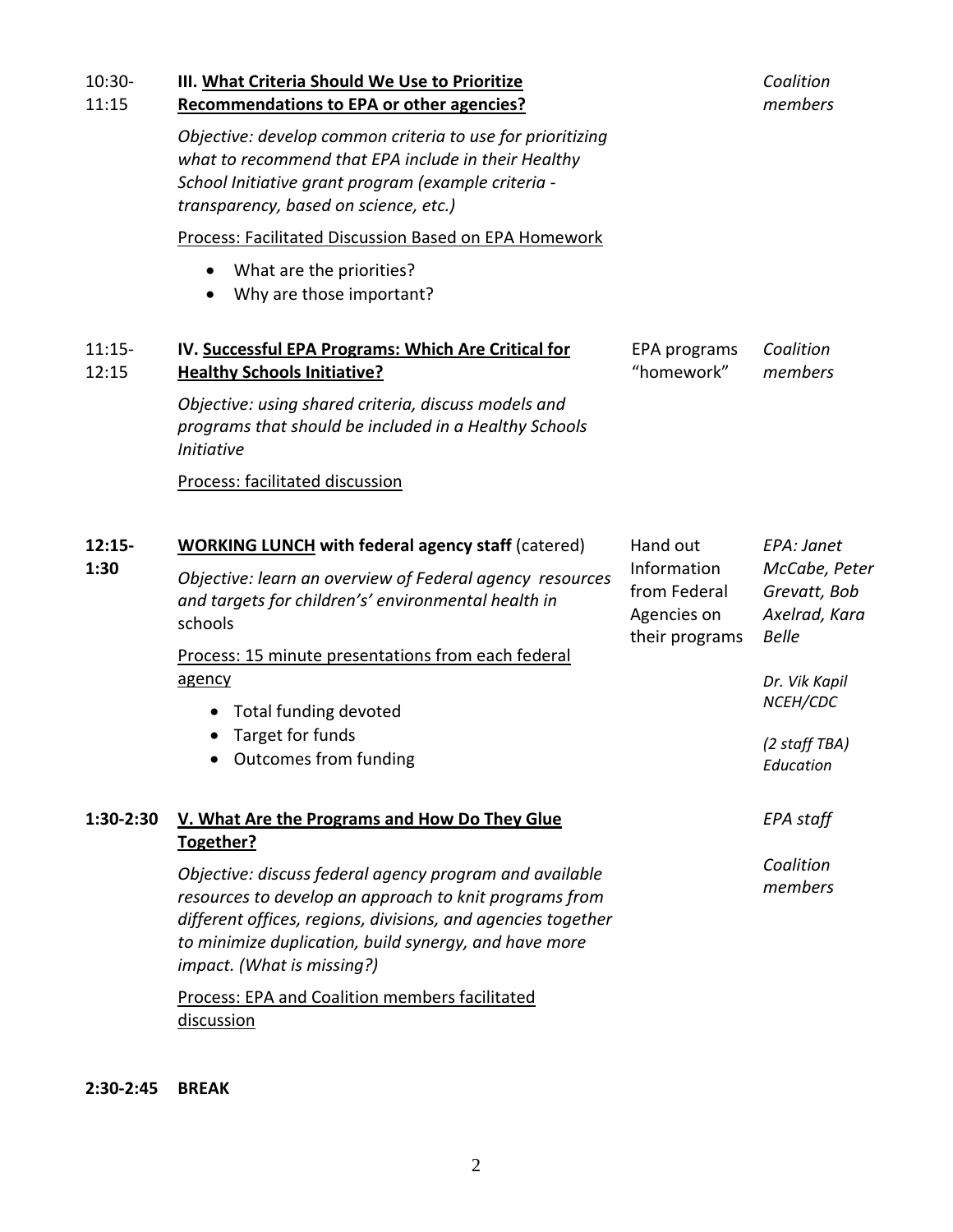| VI. Identify and Agree on a Structure for EPA's Healthy<br><b>Schools Initiative</b>                                         | Coalition<br>members |
|------------------------------------------------------------------------------------------------------------------------------|----------------------|
| Objective: agree on a structure for the Healthy Schools<br>Initiative for recommendation to EPA.                             |                      |
| Process: facilitated consensus building                                                                                      |                      |
| VII. Review and Discuss Federal Activities for the<br><b>Healthy Schools Guidelines</b>                                      | Coalition<br>members |
| Objective: discuss and provide recommendations on<br>activities to roll out Healthy Schools Guidelines.                      |                      |
| Process: Facilitated consensus building                                                                                      |                      |
| <b>VIII. NGO Major Recommendations for Federal Healthy</b><br><b>Schools Initiative</b>                                      | Coalition<br>members |
| Objective: NGO's agree on recommendations to EPA for<br>Healthy Schools Guidelines, resources, and a state grant<br>program. |                      |
| Process: Facilitated consensus building on:                                                                                  |                      |
| Priorities<br><b>Strategies</b><br>Partnerships                                                                              |                      |
|                                                                                                                              | Resources            |

*‐‐DAY TWO AGENDA ON NEXT PAGE‐‐*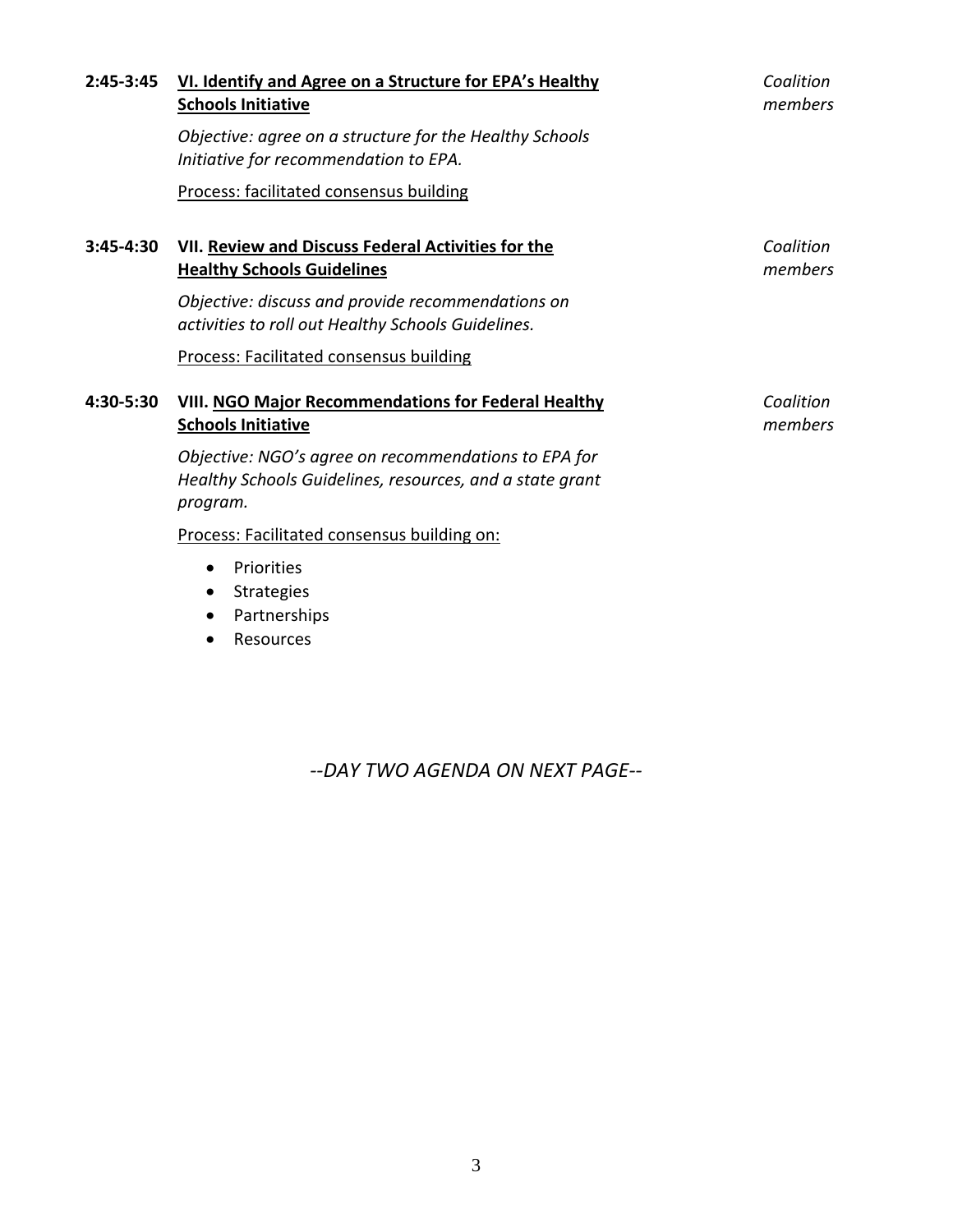# **Expert Panel DAY TWO: Friday, April 15**

# *federal agencies not present*

| 8:30-9:00         | <b>Check-in and Continental Breakfast</b>                                                                                                                                                                                                                           | <b>Materials</b>                 | <b>Presenter or</b><br>facilitator |
|-------------------|---------------------------------------------------------------------------------------------------------------------------------------------------------------------------------------------------------------------------------------------------------------------|----------------------------------|------------------------------------|
| $9:00-9:15$       | IIX. Reflections from Day One Discussions and<br>Day Two Agenda Review                                                                                                                                                                                              | Background<br>material           | Coalition<br>members               |
|                   | Objective: make sure everyone is still on the same page.                                                                                                                                                                                                            |                                  |                                    |
|                   | Process: Facilitated discussion                                                                                                                                                                                                                                     |                                  |                                    |
| $9:15-$<br>10:15  | IX. Developing A Persuasive Message for Protecting<br><b>Children's Environmental Health</b><br>Objective: identify and discuss persuasive messages to<br>build support and alliances.                                                                              | Background<br>material           | Coalition<br>members               |
|                   | Process: Facilitated consensus building<br>What messages are most persuasive to which<br>target audiences?<br>How do we develop messages that reach out to<br>$\bullet$<br>parents? To other potential partners?<br>How to communicate those messages?<br>$\bullet$ |                                  |                                    |
| $10:15-$<br>11:15 | X. What do we need for the Coalition in 3-5 years<br>Objective: identify new partners, resources, and<br>organizational structure to achieve the goals identified<br>during the meeting.                                                                            | List of partner<br>organizations | Coalition<br>members               |
|                   | Process: Facilitated consensus building discussion<br>Structure<br>$\bullet$<br>Resources<br>Projects                                                                                                                                                               |                                  |                                    |

• New partners